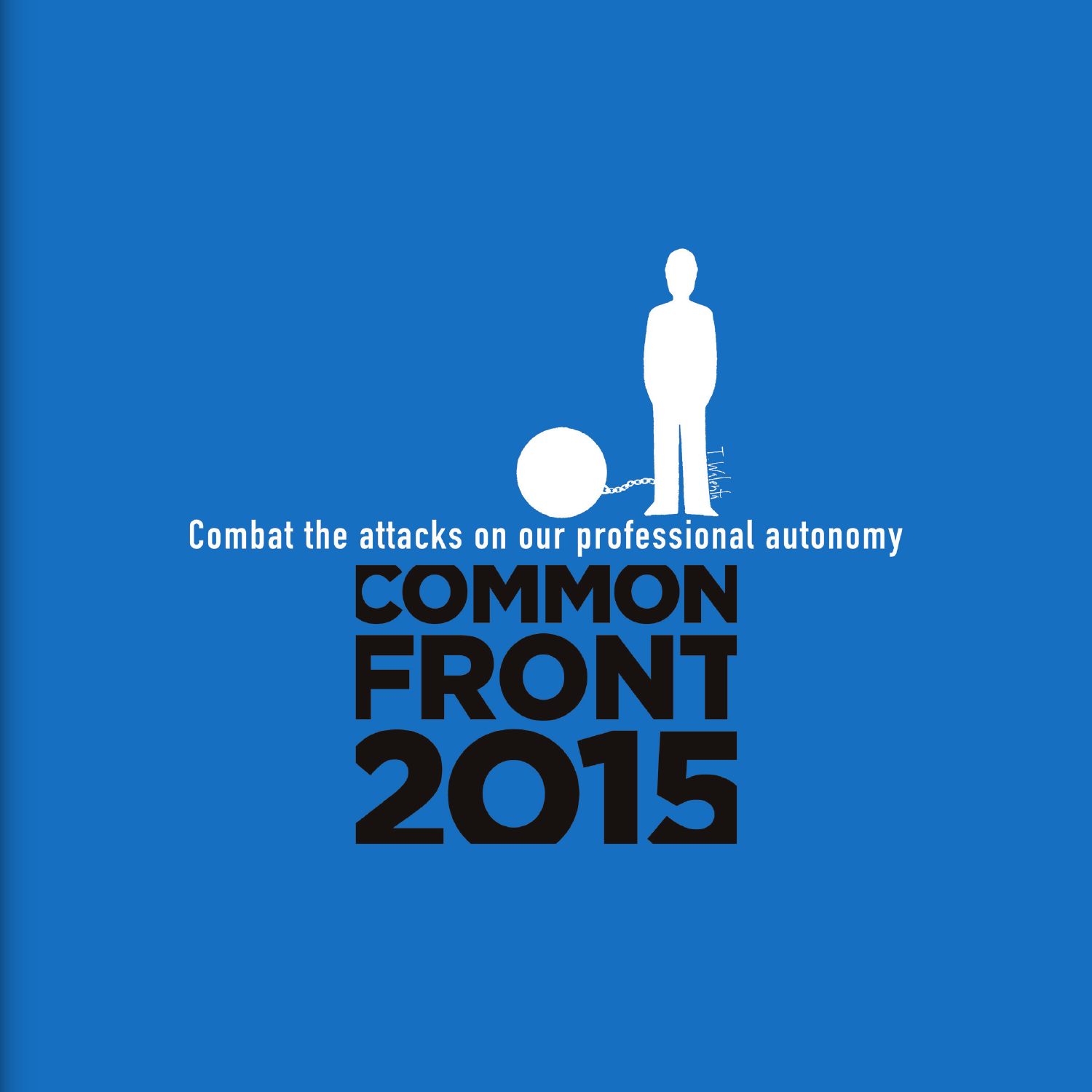The President of the Treasury Board, Martin Coiteux, wants to talk about the productivity of the public sector? Then, let's talk about it! Over the past few years, the number of managers in the health care system has grown twice as fast as the number of employees. In the education system, managers have increased four times as fast as that of the teaching personnel. In the public service, we can't help but take note that most service counters and direct contact with our fellow citizens are being scaled back, if not completely eliminated, while the number of managers just doesn't stop snowballing.



Evolution of the work force in the health and social services system (in full-time equivalents), from 2004 to 2012. The number of managers has grown almost twice as quickly as the number of employees.

This explosion in the number of managers has been accompanied by profound transformations in managerial practices in our systems, notably by the multiplication of the ways and means in which employees are held accountable and the administrative controls over the work they perform. The latter must now devote an increasingly greater proportion of their work time to filling out reports and calculating statistics pertaining to their interventions, all this to the attention of a growing number of managers. So many working hours that are thus not devoted to providing direct services to the population.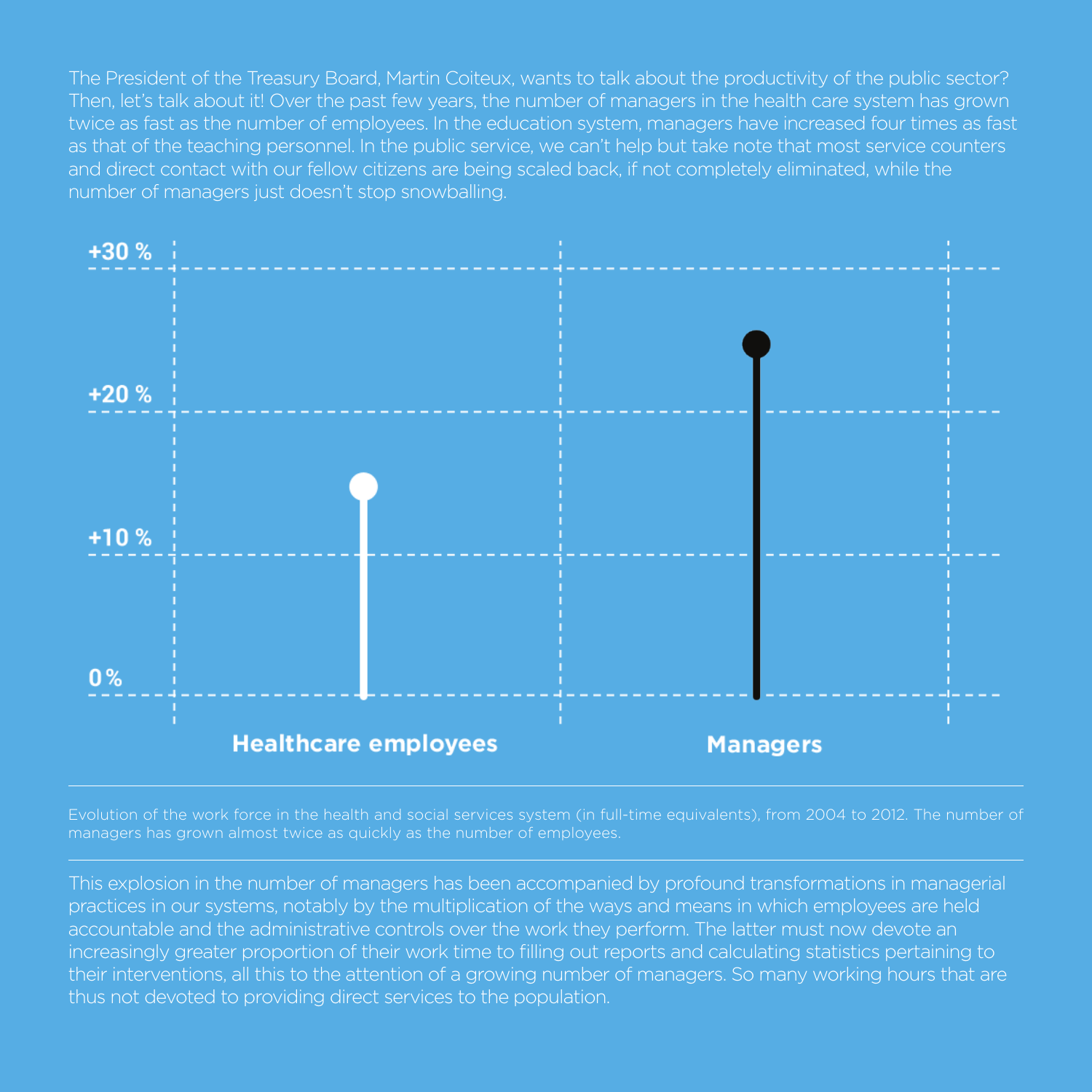It doesn't make sense that a social worker spends up to 30% of their time filling out statistics regarding their interventions and reports to their higher ups. In the education system, the desire to introduce a quality assurance program could have a major impact upon teacher autonomy, by imposing standardization requirements that would threaten the wealth and diversity of the various pedagogical approaches used. In the Ministries with a social mission, the introduction of quantitative indicators as the sole measure of performance vastly distorts the mission of the State and prevents public service employees from finding the best solution to meet the needs of their fellow citizens.

> By adopting the new public management doctrine, managers in our systems have cut and pasted management practices that come from the private sector and that are poorly adapted and costly for the taxpayer.

By adopting the new public management doctrine, managers in our systems have cut and pasted management practices that come from the private sector and that are poorly adapted and costly for the taxpayer. In addition, these practices directly threaten the professional autonomy of our members.

We should simply let our government employees do what they're being paid to do: provide services to the population. It is high time that the professional autonomy that our work teams need to do their jobs be properly restored to them.